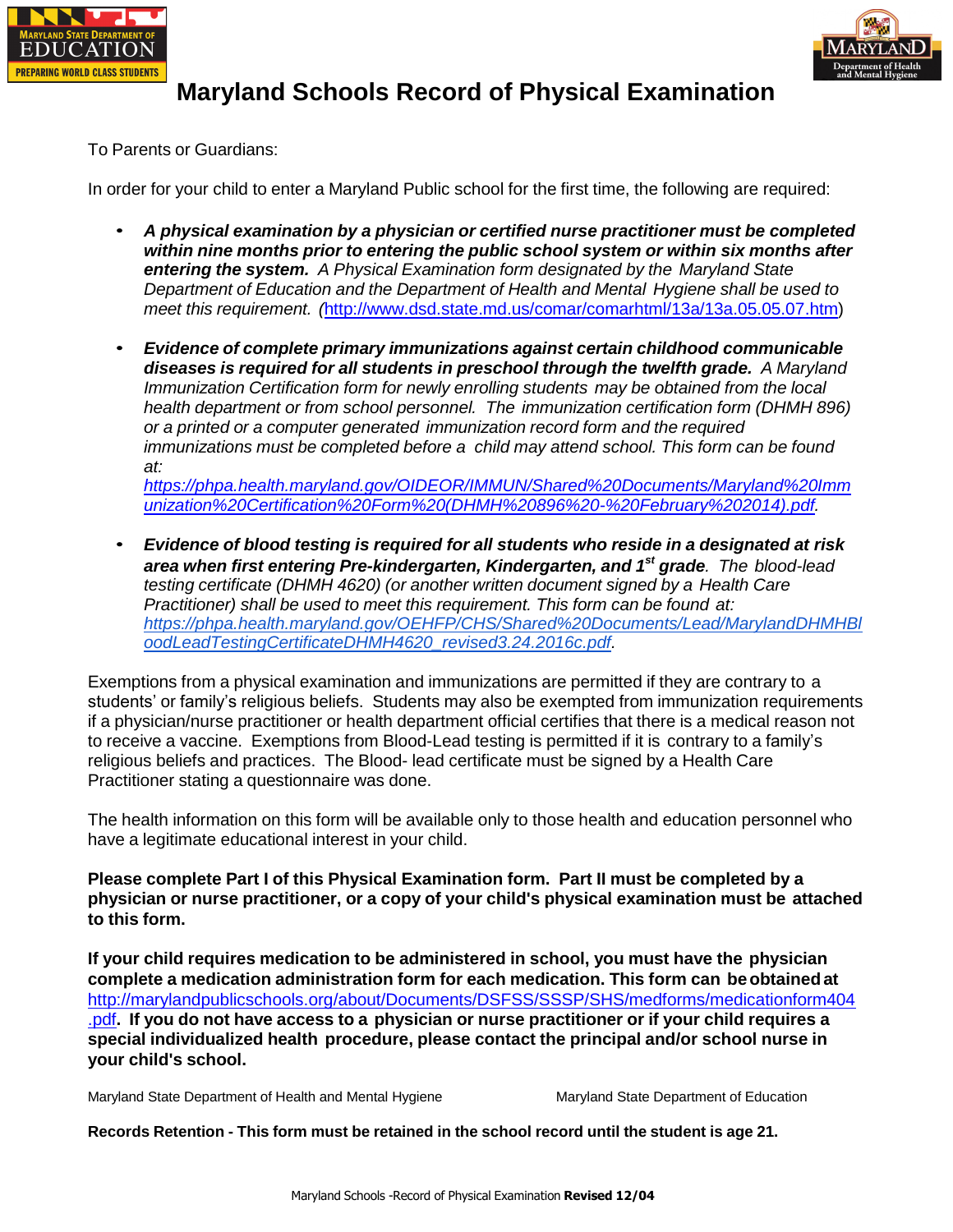## **PART I - HEALTH ASSESSMENT**

|  | To be completed by parent or guardian |
|--|---------------------------------------|
|  |                                       |

|                                                                          |                            |              | ro be completed by parent or guardian                                                                                     |           |
|--------------------------------------------------------------------------|----------------------------|--------------|---------------------------------------------------------------------------------------------------------------------------|-----------|
| Student's Name (Last, First, Middle)                                     | Birthdate<br>(Mo. Day Yr.) | Sex<br>(M/F) | Name of School                                                                                                            | Grade     |
| Address (Number, Street, City, State, Zip)                               |                            |              | Phone No.                                                                                                                 |           |
| Parent/Guardian Names                                                    |                            |              |                                                                                                                           |           |
| Where do you usually take your child for routine medical care?           |                            |              |                                                                                                                           | Phone No. |
|                                                                          |                            |              |                                                                                                                           |           |
| Name:                                                                    | Address:                   |              |                                                                                                                           |           |
| When was the last time your child had a physical exam? Month             |                            |              | Year                                                                                                                      |           |
| Where do you usually take your child for dental care?                    |                            |              | Phone No.                                                                                                                 |           |
| Name:                                                                    | Address:                   |              |                                                                                                                           |           |
|                                                                          |                            |              | ASSESSMENT OF STUDENT HEALTH<br>To the best of your knowledge has your child any problem with the following? Please check |           |
|                                                                          | $\overline{N}$<br>Yes      |              | Comments                                                                                                                  |           |
| Allergies (Food, Insects, Drugs, Latex)                                  |                            |              |                                                                                                                           |           |
| Allergies (Seasonal)                                                     |                            |              |                                                                                                                           |           |
| Asthma or Breathing Problems                                             |                            |              |                                                                                                                           |           |
| <b>Behavior or Emotional Problems</b><br><b>Birth Defects</b>            |                            |              |                                                                                                                           |           |
| <b>Bleeding Problems</b>                                                 |                            |              |                                                                                                                           |           |
| Cerebral Palsy                                                           |                            |              |                                                                                                                           |           |
| Dental                                                                   |                            |              |                                                                                                                           |           |
| <b>Diabetes</b>                                                          |                            |              |                                                                                                                           |           |
| Ear Problems or Deafness                                                 |                            |              |                                                                                                                           |           |
| Eye or Vision Problems                                                   |                            |              |                                                                                                                           |           |
| <b>Head Injury</b>                                                       |                            |              |                                                                                                                           |           |
| <b>Heart Problems</b>                                                    |                            |              |                                                                                                                           |           |
| Hospitalization (When, Where)                                            |                            |              |                                                                                                                           |           |
| Lead Poisoning/Exposure                                                  |                            |              |                                                                                                                           |           |
| Learning problems/disabilities                                           |                            |              |                                                                                                                           |           |
| Limits on Physical Activity                                              |                            |              |                                                                                                                           |           |
| Meningitis                                                               |                            |              |                                                                                                                           |           |
| Prematurity                                                              |                            |              |                                                                                                                           |           |
| Problem with Bladder                                                     |                            |              |                                                                                                                           |           |
| Problem with Bowels                                                      |                            |              |                                                                                                                           |           |
| Problem with Coughing                                                    |                            |              |                                                                                                                           |           |
| Seizures<br>Serious Allergic Reactions                                   |                            |              |                                                                                                                           |           |
| Sickle Cell Disease                                                      |                            |              |                                                                                                                           |           |
| <b>Speech Problems</b>                                                   |                            |              |                                                                                                                           |           |
| Surgery                                                                  |                            |              |                                                                                                                           |           |
| Other                                                                    |                            |              |                                                                                                                           |           |
| Does your child take any medication?                                     |                            |              |                                                                                                                           |           |
| Name(s) of Medications: ______<br>No<br>Yes                              |                            |              |                                                                                                                           |           |
| No<br>Yes                                                                |                            |              |                                                                                                                           |           |
| Does your child require any special procedures? (catheteriz<br>Yes<br>No |                            |              |                                                                                                                           |           |
|                                                                          |                            |              |                                                                                                                           |           |
|                                                                          |                            |              | Date: <u>___________________________</u>                                                                                  |           |
|                                                                          |                            |              |                                                                                                                           |           |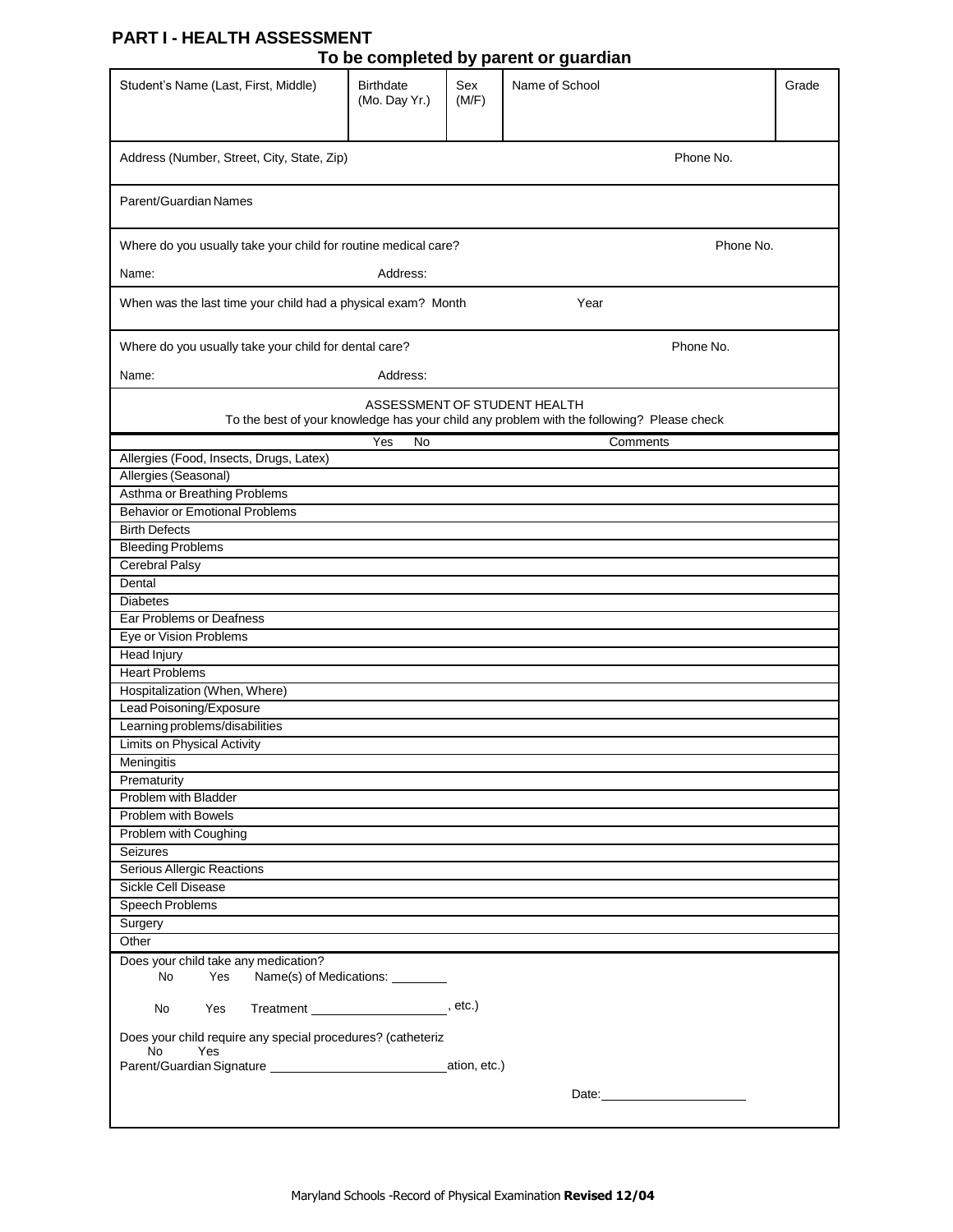## **PART II - SCHOOL HEALTH ASSESSMENT** To be completed **ONLY** by Physician/Nurse Practitioner

| Student's Name (Last, First, Middle)                                                                                                                                 |            | <b>Birthdate</b><br>(Mo. Day Yr.) |                    | Sex<br>(M/F) | Name of School                                                                                                                                                                                                                                                                                                                     |            | Grade |
|----------------------------------------------------------------------------------------------------------------------------------------------------------------------|------------|-----------------------------------|--------------------|--------------|------------------------------------------------------------------------------------------------------------------------------------------------------------------------------------------------------------------------------------------------------------------------------------------------------------------------------------|------------|-------|
| 1. Does the child have a diagnosed medical condition?<br>No                                                                                                          |            |                                   |                    |              |                                                                                                                                                                                                                                                                                                                                    |            |       |
| <b>No</b>                                                                                                                                                            |            |                                   |                    |              | 2. Does the child have a health condition which may require EMERGENCY ACTION while he/she is at school?<br>(e.g., seizure, insect sting allergy, asthma, bleeding problem, diabetes, heart problem, or other problem) If yes,<br>please DESCRIBE. Additionally, please "work with your school nurse to develop an emergency plan". |            |       |
| 3. Are there any abnormal findings on evaluation for concern?                                                                                                        |            |                                   |                    |              |                                                                                                                                                                                                                                                                                                                                    |            |       |
|                                                                                                                                                                      |            |                                   |                    |              | <b>Evaluation Findings/CONCERNS</b>                                                                                                                                                                                                                                                                                                |            |       |
| <b>Physical Exam</b>                                                                                                                                                 | <b>WNL</b> | <b>ABNL</b>                       | Area of<br>Concern |              | <b>Health Area of Concern</b>                                                                                                                                                                                                                                                                                                      | <b>YES</b> | NO.   |
|                                                                                                                                                                      |            |                                   |                    |              | Attention Deficit/Hyperactivity                                                                                                                                                                                                                                                                                                    |            |       |
|                                                                                                                                                                      |            |                                   |                    |              | Behavior/Adjustment                                                                                                                                                                                                                                                                                                                |            |       |
|                                                                                                                                                                      |            |                                   |                    |              | Development                                                                                                                                                                                                                                                                                                                        |            |       |
|                                                                                                                                                                      |            |                                   |                    |              | Hearing                                                                                                                                                                                                                                                                                                                            |            |       |
|                                                                                                                                                                      |            |                                   |                    |              |                                                                                                                                                                                                                                                                                                                                    |            |       |
|                                                                                                                                                                      |            |                                   |                    |              | Immunodeficiency                                                                                                                                                                                                                                                                                                                   |            |       |
|                                                                                                                                                                      |            |                                   |                    |              | Lead Exposure/Elevated Lead<br>Learning Disabilities/Problems                                                                                                                                                                                                                                                                      |            |       |
|                                                                                                                                                                      |            |                                   |                    |              | Mobility                                                                                                                                                                                                                                                                                                                           |            |       |
|                                                                                                                                                                      |            |                                   |                    |              | Nutrition                                                                                                                                                                                                                                                                                                                          |            |       |
|                                                                                                                                                                      |            |                                   |                    |              | Physical Illness/Impairment                                                                                                                                                                                                                                                                                                        |            |       |
|                                                                                                                                                                      |            |                                   |                    |              | Psychosocial                                                                                                                                                                                                                                                                                                                       |            |       |
|                                                                                                                                                                      |            |                                   |                    |              | Speech/Language                                                                                                                                                                                                                                                                                                                    |            |       |
| Head<br>Eyes<br><b>ENT</b><br>Dental<br>Respiratory<br>Cardiac<br><b>GI</b><br>GU<br>Musculoskeletal/orthopedic<br>Neurological<br>Skin<br>Endocrine<br>Psychosocial |            |                                   |                    |              | Vision                                                                                                                                                                                                                                                                                                                             |            |       |

## 4. **RECORD OF IMMUNIZATIONS** – DHMH 896 is required to be completed by a health care provider **or** a computer generated immunization record must be provided.

 $\mathsf{r}$ 

| 5. Is the child on medication? If yes, indicate medication and diagnosis.<br>Yes -<br>No<br>(A medication administration form must be completed for medication administration in school).                                                                                                                                                                           |                |            |  |  |  |  |
|---------------------------------------------------------------------------------------------------------------------------------------------------------------------------------------------------------------------------------------------------------------------------------------------------------------------------------------------------------------------|----------------|------------|--|--|--|--|
| 6. Should there be any restriction of physical activity in school? If yes, specify nature and duration of restriction.<br>No<br><b>Yes</b> and the set of the set of the set of the set of the set of the set of the set of the set of the set of the set of the set of the set of the set of the set of the set of the set of the set of the set of the set of the |                |            |  |  |  |  |
| 7. Screenings<br><b>Tuberculin Test</b>                                                                                                                                                                                                                                                                                                                             | <b>Results</b> | Date Taken |  |  |  |  |
| <b>Blood Pressure</b>                                                                                                                                                                                                                                                                                                                                               |                |            |  |  |  |  |
| Height                                                                                                                                                                                                                                                                                                                                                              |                |            |  |  |  |  |
| Weight                                                                                                                                                                                                                                                                                                                                                              |                |            |  |  |  |  |
| <b>BMI %tile</b>                                                                                                                                                                                                                                                                                                                                                    |                |            |  |  |  |  |
| Lead Test                                                                                                                                                                                                                                                                                                                                                           | Optional       |            |  |  |  |  |